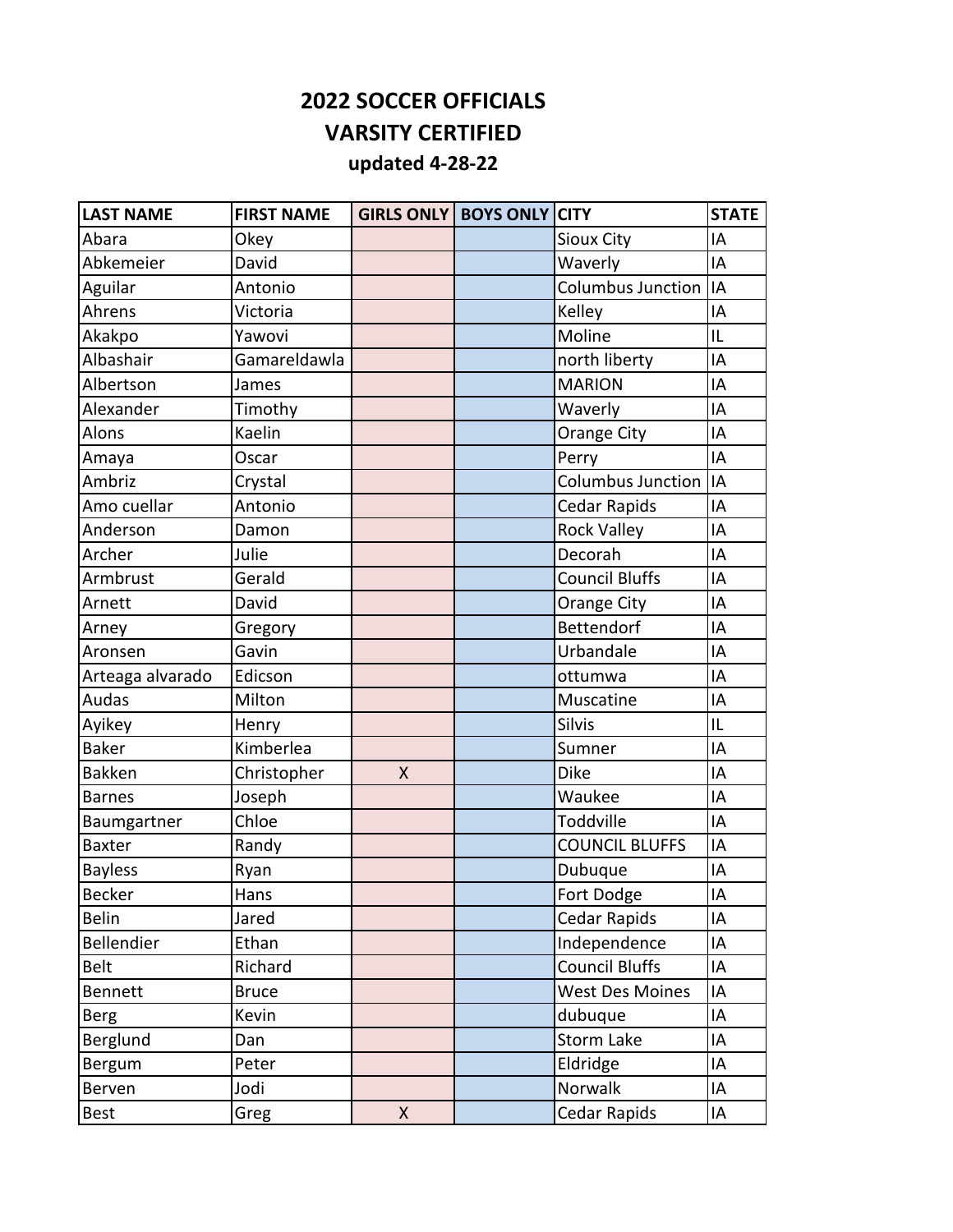| <b>Bevins</b>   | Ryan         |  | Oskaloosa           | IA        |
|-----------------|--------------|--|---------------------|-----------|
| Birdsley        | Jeffrey      |  | Urbandale           | IA        |
| <b>Birkett</b>  | David        |  | dubuque             | IA        |
| Blanchard       | Jeffrey      |  | Grinnell            | IA        |
| <b>Blazevic</b> | Darko        |  | Indianola           | IA        |
| Boehm           | Roman        |  | cedar rapids        | IA        |
| Bontrager       | Errol        |  | Kalona              | IA        |
| Booten          | Luke         |  | <b>Fort Madison</b> | IA        |
| <b>Borland</b>  | Nathan       |  | Clive               | IA        |
| <b>Bowker</b>   | Paul         |  | North Liberty       | IA        |
| <b>Boyles</b>   | Joshua       |  | Johnston            | IA        |
| Brenny          | Noah         |  | Ames                | IA        |
| <b>Brothers</b> | <b>Bryan</b> |  | North Liberty       | IA        |
| Buenrostro      | Fernando     |  | Lemars              | IA        |
| <b>Bush</b>     | Paul         |  | Des Moines          | IA        |
| Cacho           | Luis         |  | Muscatine           | IA        |
| Campbell        | Cole         |  | <b>Kansas City</b>  | <b>MO</b> |
| Cantrall        | Cameron      |  | Waterloo            | IA        |
| Cantrall        | Craig        |  | Spencer             | IA        |
| Cary            | Samantha     |  | <b>IOWA CITY</b>    | IA        |
| Cawkwell        | Jacob        |  | Cedar Rapids        | IA        |
| Cawley          | Dan          |  | <b>Cedar Falls</b>  | IA        |
| Charles         | Malo         |  | Iowa City           | IA        |
| Chase           | Andy         |  | Waukee              | IA        |
| Christensen     | Dallon       |  | Ankeny              | IA        |
| Christofferson  | Rod          |  | Ankeny              | IA        |
| Civitate        | Christopher  |  | Des Moines          | IA        |
| Cladouhos       | Henry        |  | Grinnell            | IA        |
| Clark           | Abigale      |  | Story City          | IA        |
| Clark           | Dan          |  | Norwalk             | IA        |
| Clark           | Alec         |  | <b>Burlington</b>   | IA        |
| Clark           | Kyle         |  | Waterloo            | IA        |
| Cohen           | Jeremy       |  | Iowa City           | IA        |
| Cohen           | <b>Brian</b> |  | Robins              | IA        |
| Conrad          | <b>Cliff</b> |  | Dubuque             | IA        |
| Contreras       | Max          |  | Dubuque             | IA        |
| Cook            | Jeffrey      |  | <b>Cedar Rapids</b> | IA        |
| Craver          | Michael      |  | Centerville         | IA        |
| Crees           | Sean         |  | Panora              | IA        |
| Crockett        | Jon          |  | Moline              | IL        |
| Davis           | Chris        |  | <b>BURLINGTON</b>   | IA        |
| Debaun          | Charles      |  | Callender           | IA        |
| Delgado         | Eli          |  | Storm Lake          | IA        |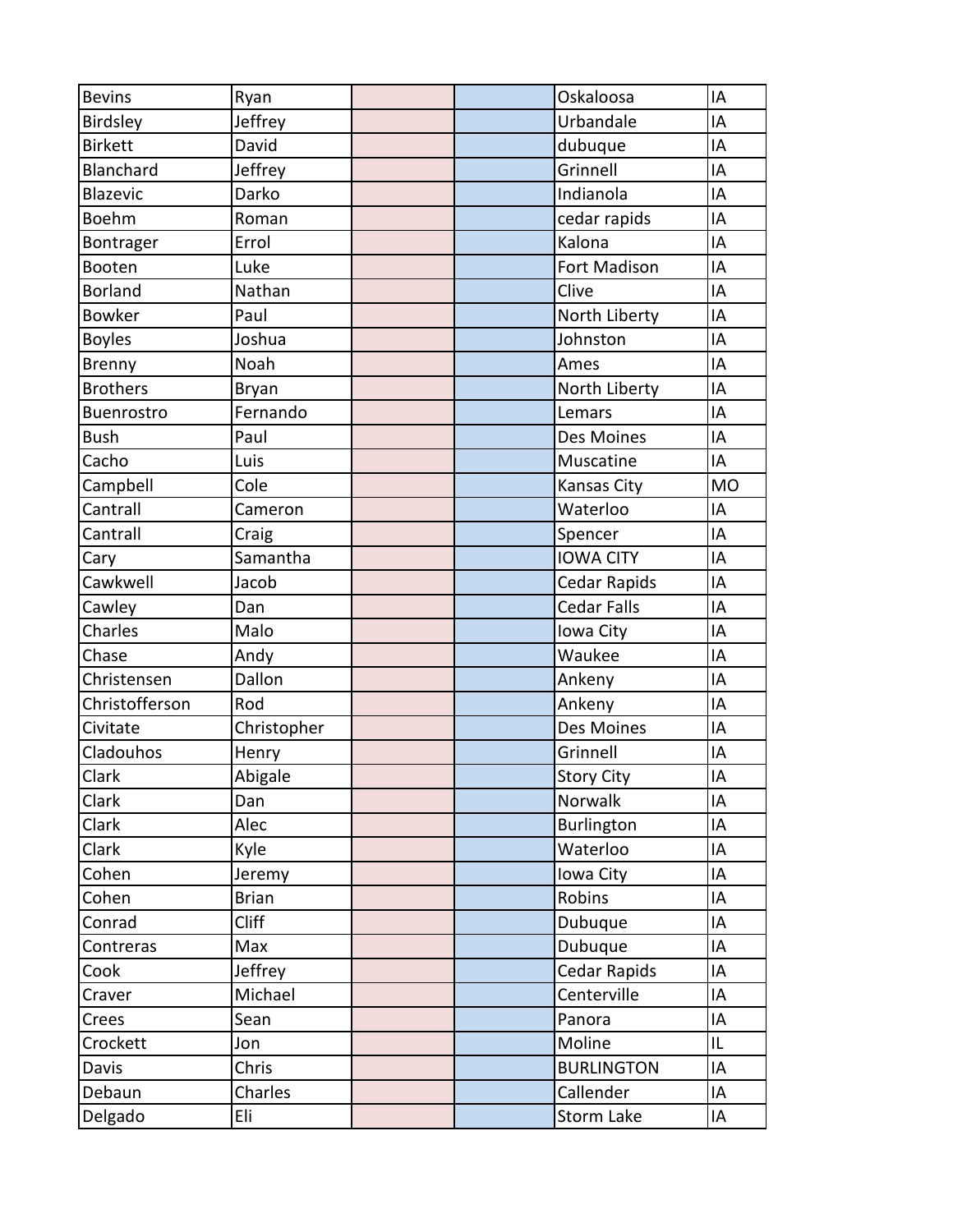| Deremer        | Ron          |   |              | <b>Council Bluffs</b>  | IA        |
|----------------|--------------|---|--------------|------------------------|-----------|
| Desimone       | Edward       |   |              | Omaha                  | <b>NE</b> |
| Desouza        | Comlanvi     | X |              | Omaha                  | <b>NE</b> |
| <b>Diercks</b> | Keenan       |   |              | <b>Council bluffs</b>  | IA        |
| Dillon         | John         |   |              | Des Moines             | IA        |
| Ding           | Shawn        |   |              | Ankeny                 | IA        |
| <b>Dix</b>     | Ethan        |   |              | <b>West Des Moines</b> | IA        |
| Dodge          | John         |   |              | <b>Cedar Rapids</b>    | IA        |
| Dollens        | Gregory      |   |              | <b>Dallas Center</b>   | IA        |
| Doner          | Daniel       |   |              | <b>Bellevue</b>        | <b>NE</b> |
| Dos santos     | Mauricio     |   |              | Dubuque                | IA        |
| Dougherty      | Rod          |   |              | Des Moines             | IA        |
| Dow            | Troy         |   |              | Maquoketa              | IA        |
| Drummond       | Robert       |   |              | <b>Council Bluffs</b>  | IA        |
| Edwards        | Jazmine      |   |              | Ames                   | IA        |
| Edwards        | Patrick      |   |              | Newton                 | IA        |
| Erdmann        | <b>Nick</b>  |   |              | <b>SPENCER</b>         | IA        |
| Ethen          | Christopher  |   |              | Carter Lake            | IA        |
| Fajardo        | Jose michel  |   |              | Iowa City              | IA        |
| Feilmeier      | Kylie        |   |              | Ames                   | IA        |
| Felts          | Keith        |   |              | <b>SIOUX CITY</b>      | IA        |
| Fick           | Shawn        |   |              | Vermillion             | <b>SD</b> |
| Firch          | Marvin       |   |              | Earlham                | IA        |
| Fischer        | Eric         |   |              | Coralville             | IA        |
| Foster         | <b>Bryan</b> |   |              | <b>CEDAR FALLS</b>     | IA        |
| Fox            | Eric         |   |              | <b>Council Bluffs</b>  | IA        |
| Frank          | Colin        |   |              | Ames                   | IA        |
| Gerhardt       | Keith        |   |              | quincy                 | IL        |
| Glanz          | Steve        |   |              | <b>Council Bluffs</b>  | IA        |
| Goedken        | Tyler        |   |              | <b>BELLEVUE</b>        | IA        |
| Goodrich       | Tony         |   |              | Clive                  | IA        |
| Gorden         | Patrick      |   |              | Ames                   | IA        |
| Gore           | Malhar       |   |              | iowa city              | IA        |
| Gorge          | <b>Brian</b> |   |              | Colona                 | IL        |
| Gouskos        | Nicholas     |   |              | Apple River            | IL        |
| Green          | Erin         |   |              | Altoona                | IA        |
| Griffith       | Kyle         |   |              | Plattsmouth            | <b>NE</b> |
| Grudle         | Wayne        |   |              | Crescent               | IA        |
| Gruhlke        | <b>Bryan</b> |   |              | Ankeny                 | IA        |
| Guinan         | John         |   |              | Sioux City             | IA        |
| Gutierrez      | Augie        |   | $\mathsf{X}$ | urbandale              | IA        |
| Haase          | <b>Brian</b> |   |              | Denver                 | IA        |
| Hadzic         | Amir         |   |              | Iowa City              | IA        |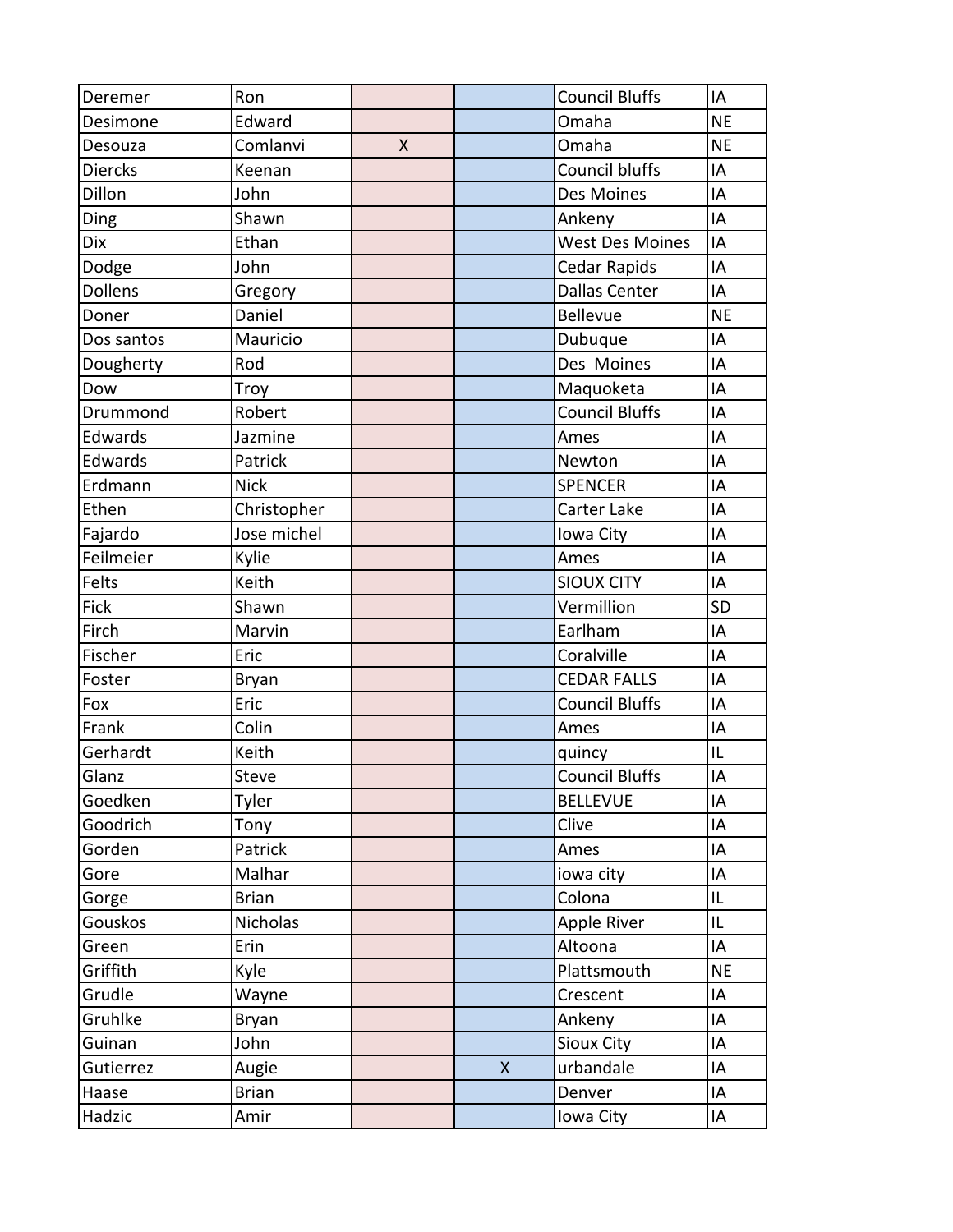| Hagge         | Matthew          | Davenport              | IA        |
|---------------|------------------|------------------------|-----------|
| Hall          | <b>Brian</b>     | Marion                 | IA        |
| Hanniford     | Michael          | Altoona                | IA        |
| <b>Harris</b> | Marcus           | Elkhorn                | <b>NE</b> |
| Hartke        | Harold           | Robins                 | IA        |
| Hartman       | Jerry            | Creston                | IA        |
| Haurdic       | Almir            | Ankeny                 | IA        |
| Heffling      | Janice           | Johnston               | IA        |
| Hernandez     | Ino              | Davenport              | IA        |
| Hersom        | Mark             | Altoona                | IA        |
| Higgins       | Ryan             | <b>Council Bluffs</b>  | IA        |
| Hill          | Jonathan         | <b>Burlington</b>      | IA        |
| Hill          | Dan              | <b>Burlington</b>      | IA        |
| Hitchman      | Theron           | <b>Cedar Falls</b>     | IA        |
| Hofmann       | Al               | Adel                   | IA        |
| Hopkins       | James            | Omaha                  | <b>NE</b> |
| Hovdestad     | Nicole           | <b>Sioux Falls</b>     | <b>SD</b> |
| How           | Eric             | Knoxville              | IA        |
| Hoyer         | <b>Brian</b>     | <b>Cedar Falls</b>     | IA        |
| Hudnut        | Rich             | Van Meter              | IA        |
| Hughson       | Dustin           | <b>Grundy Center</b>   | IA        |
| lehl          | Caleb            | Des Moines             | IA        |
| Isenhart      | Charles          | Dubuque                | IA        |
| Jackson       | Doug             | <b>Pleasant Hill</b>   | IA        |
| James         | Jami             | <b>Council Bluffs</b>  | IA        |
| Jandik        | Dean             | Robins                 | IA        |
| Johnson       | Randy            | Monticello             | IA        |
| Johnson       | William          | Ankeny                 | IA        |
| Johnson       | Don              | Ankeny                 | IA        |
| Johnson       | Preston          | Mount Vernon           | IA        |
| Jordan        | Dan              | Rapids City            | IL        |
| Joseph        | Elesson          | Sibley                 | IA        |
| Jupic         | Enes             | Johnston               | IA        |
| Kaiser        | Michael          | Madrid                 | IA        |
| Kangas        | Timothy          | Waverly                | IA        |
| Kangas        | Christopher      | Waverly                | IA        |
| Keane         | Steven           | Cedar Rapids           | IA        |
| Kellum        | <b>Bridgette</b> | <b>Cedar Falls</b>     | IA        |
| Kemp          | William          | Tripoli                | IA        |
| Kerwood ii    | Robert           | Marshalltown           | IA        |
| Kirk          | <b>Thomas</b>    | <b>West Des Moines</b> | IA        |
| Klocke        | Dale             | Adel                   | IA        |
| Kober         | Michael          | <b>Bondurant</b>       | IA        |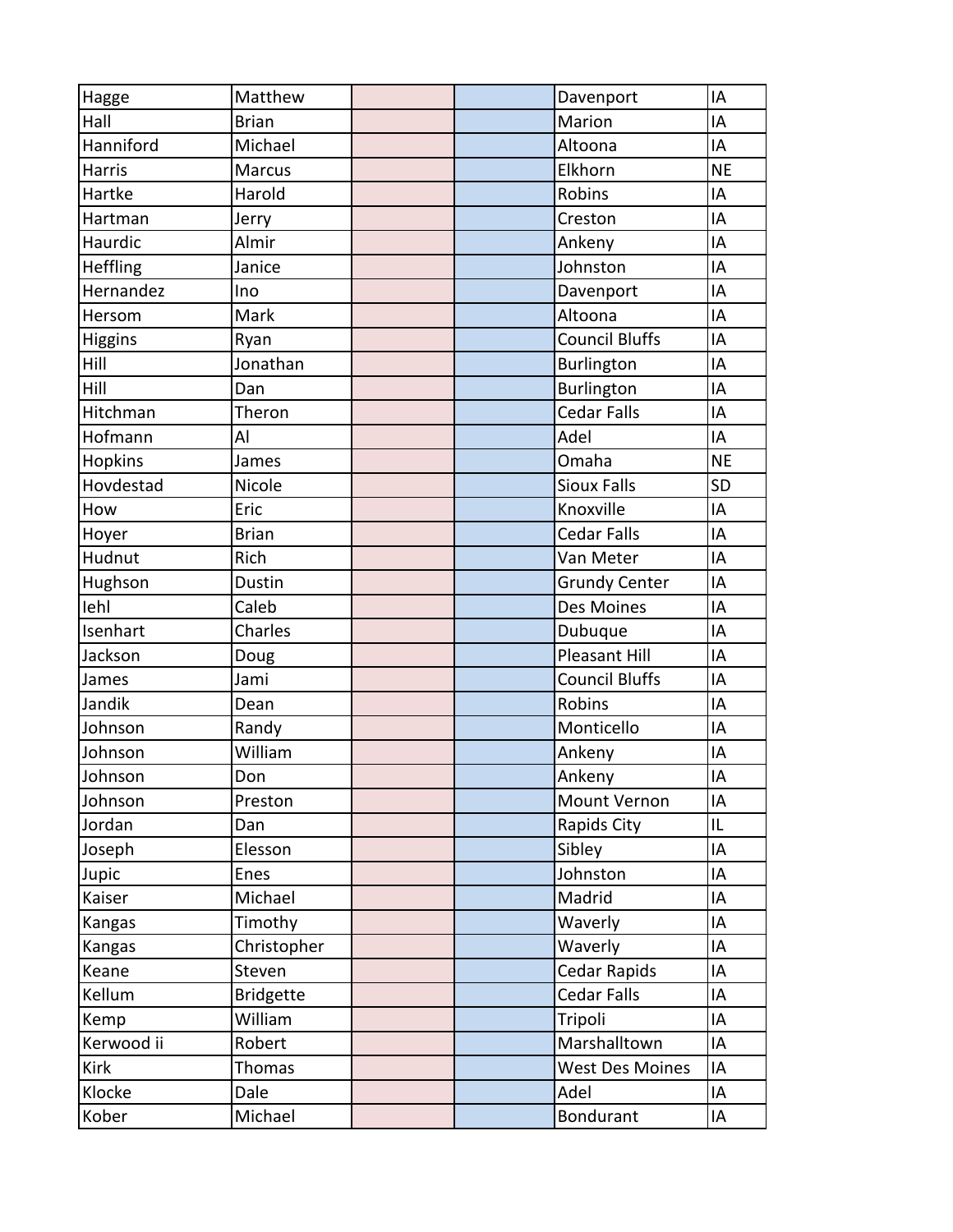| Kochneff      | Eric          |   | <b>West Des Moines</b> | IA        |
|---------------|---------------|---|------------------------|-----------|
| Koenighain    | <b>Nick</b>   |   | Cedar Rapids, IA       | IA        |
| Koffecto      | Amenvi        |   | Moline                 | IL        |
| Krouse-gagne  | Ben           |   | <b>DECORAH</b>         | IA        |
| Kruse         | Dana          |   | <b>Council Bluffs</b>  | IA        |
| Kuehl         | Allan         |   | Rochester              | <b>MN</b> |
| Kuehler       | Matthew       |   | Spencer                | IA        |
| <b>Kukuck</b> | Abigail       |   | Dubuque                | IA        |
| Kurzynski     | Seth          |   | Dubuque                | IA        |
| Kvammen       | Scott         | X | <b>Council Bluffs</b>  | IA        |
| Lardner       | Steve         |   | Milan                  | IL        |
| Larson        | <b>Bonnie</b> |   | Des Moines             | IA        |
| Larson        | Jacob         |   | Clive                  | IA        |
| Larson        | Aaron         |   | <b>West Des Moines</b> | IA        |
| Lassance      | Paul          |   | Dubuque                | IA        |
| Leavens       | <b>Bart</b>   |   | Clinton                | IA        |
| Lee           | Will          |   | Knoxville              | IA        |
| Lee           | Alexander     |   | Dubuque                | IA        |
| Lemens        | Wayne         |   | Rochester              | <b>MN</b> |
| Liang         | Ben           |   | Johnston               | IA        |
| Limmer        | Chris         |   | <b>Brandon</b>         | <b>SD</b> |
| Litchfield    | Joe           |   | <b>Mount Pleasant</b>  | IA        |
| Lloyd         | Benjamin      |   | Clear Lake             | IA        |
| Loera garcia  | Juan          |   | Cedar Rapids           | IA        |
| Loger         | Sawyer        |   | <b>Dike</b>            | IA        |
| Lojo          | Pablo         |   | <b>Cedar Rapids</b>    | IA        |
| Lorber        | Gregory       |   | New London             | IA        |
| Lu            | Minh          |   | Clear Lake             | IA        |
| Lucht         | Michael       |   | Clive                  | IA        |
| Lucht         | <b>Nick</b>   |   | Clive                  | IA        |
| Magana        | Erik          |   | Storm Lake             | IA        |
| Malcom        | Carol         |   | Glenwood               | IA        |
| Mapes         | Laura         |   | Davenport              | IA        |
| Markut        | Robert        |   | Hiawatha               | IA        |
| Martin        | Robert        |   | <b>MINERAL POINT</b>   | WI        |
| Martinez      | Jorge         |   | <b>PERRY</b>           | IA        |
| Masek         | Joe           |   | <b>Sioux Falls</b>     | <b>SD</b> |
| Massey        | Kenneth       |   | Carroll                | IA        |
| Matamura      | Kinogono      |   | iowa city              | IA        |
| Mateo moreno  | Mariano       |   | Mount Pleasant         | IA        |
| May           | Paul          |   | Norwalk                | IA        |
| Mccollum      | <b>Brian</b>  |   | Des Moines             | IA        |
| Mcculloh      | Thomas        |   | Dubuque                | IA        |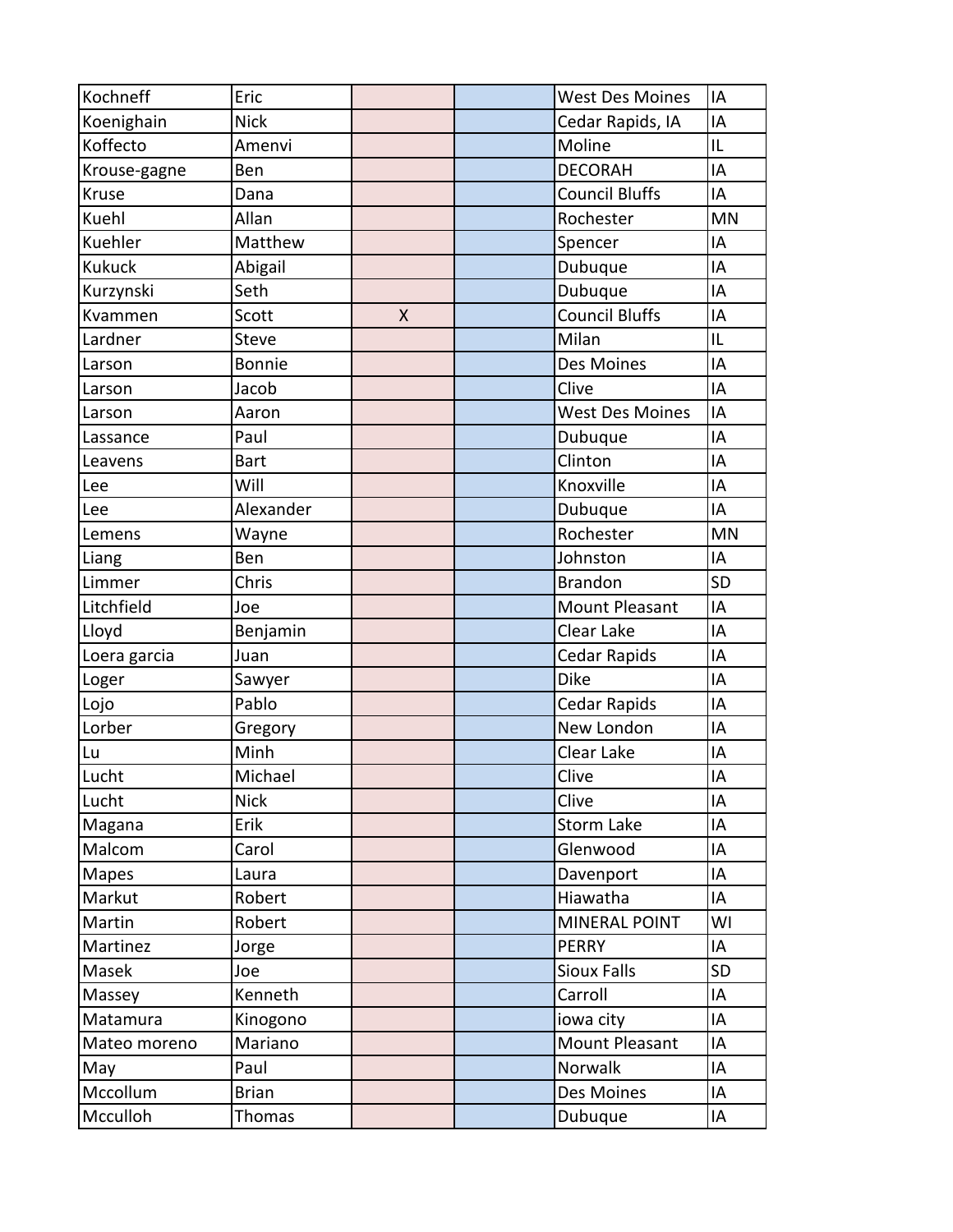| Mcdevitt       | Pete           |  | <b>ADEL</b>            | IA        |
|----------------|----------------|--|------------------------|-----------|
| Mcelhose       | Theodora       |  | <b>HINTON</b>          | IA        |
| Mcgruder       | Jason          |  | <b>Council Bluffs</b>  | IA        |
| Mcleland       | Alex           |  | Pleasant Vly           | IA        |
| Mcnamara       | Linda          |  | Bettendorf             | IA        |
| Mcnamara       | Thomas         |  | Bettendorf             | IA        |
| Mcneely        | Guy            |  | Yankton                | <b>SD</b> |
| Medrano        | Hector         |  | Dubuque                | IA        |
| Menke          | Sharon         |  | <b>BONAPARTE</b>       | IA        |
| Metier         | Jeromy         |  | Knoxville              | IA        |
| Meyer          | Jared          |  | council bluffs         | IA        |
| Miller         | Michael        |  | Omaha                  | <b>NE</b> |
| Minard         | John           |  | <b>Burlington</b>      | IA        |
| Mistretta      | John           |  | Johnston               | IA        |
| Moeller        | Matthew        |  | Hull                   | IA        |
| Mohr           | Justin         |  | Grimes                 | IA        |
| Moriarty       | Terence        |  | Waterloo               | IA        |
| Morrow         | <b>Blake</b>   |  | <b>West Des Moines</b> | IA        |
| Moulton        | Cassidy        |  | De Witt                | IA        |
| Mrzljak        | Senad          |  | Waterloo               | IA        |
| Mujic          | Haris          |  | Ankeny                 | IA        |
| <b>Mullens</b> | James          |  | Oskaloosa              | IA        |
| Nahnsen        | John           |  | <b>Council Bluffs</b>  | IA        |
| Navesse        | Filipe         |  | Fairfield              | IA        |
| Nelson         | Jared          |  | <b>BONDURANT</b>       | IA        |
| Neuhalfen      | Matthew        |  | Glenwood               | IA        |
| Newlon         | Karen          |  | Davenport              | IA        |
| Nieman         | David          |  | Glenwood               | IA        |
| <b>Nikl</b>    | Kristina       |  | <b>Cedar Falls</b>     | IA        |
| Nosbisch       | Lynn           |  | <b>DYERSVILLE</b>      | IA        |
| Obannon        | John           |  | Des Moines             | IA        |
| Obren          | Gregg          |  | <b>CLINTON</b>         | IA        |
| O'connor       | James          |  | LeClaire               | IA        |
| Odor           | Mark           |  | Johnston               | IA        |
| O'hare         | Damian         |  | Ankeny                 | IA        |
| Oja            | <b>Bradley</b> |  | <b>Cedar Rapids</b>    | IA        |
| Olson          | Eric           |  | Clive                  | IA        |
| Olsson         | Thomas         |  | Urbandale              | IA        |
| O'malley       | Eric           |  | Omaha                  | <b>NE</b> |
| Omanovic       | Esad           |  | Grimes                 | IA        |
| Oppman         | Tyler          |  | Waterloo               | IA        |
| Oribiana       | Nino           |  | Danville               | IA        |
| Palma          | Gerardo        |  | Dubuque                | IA        |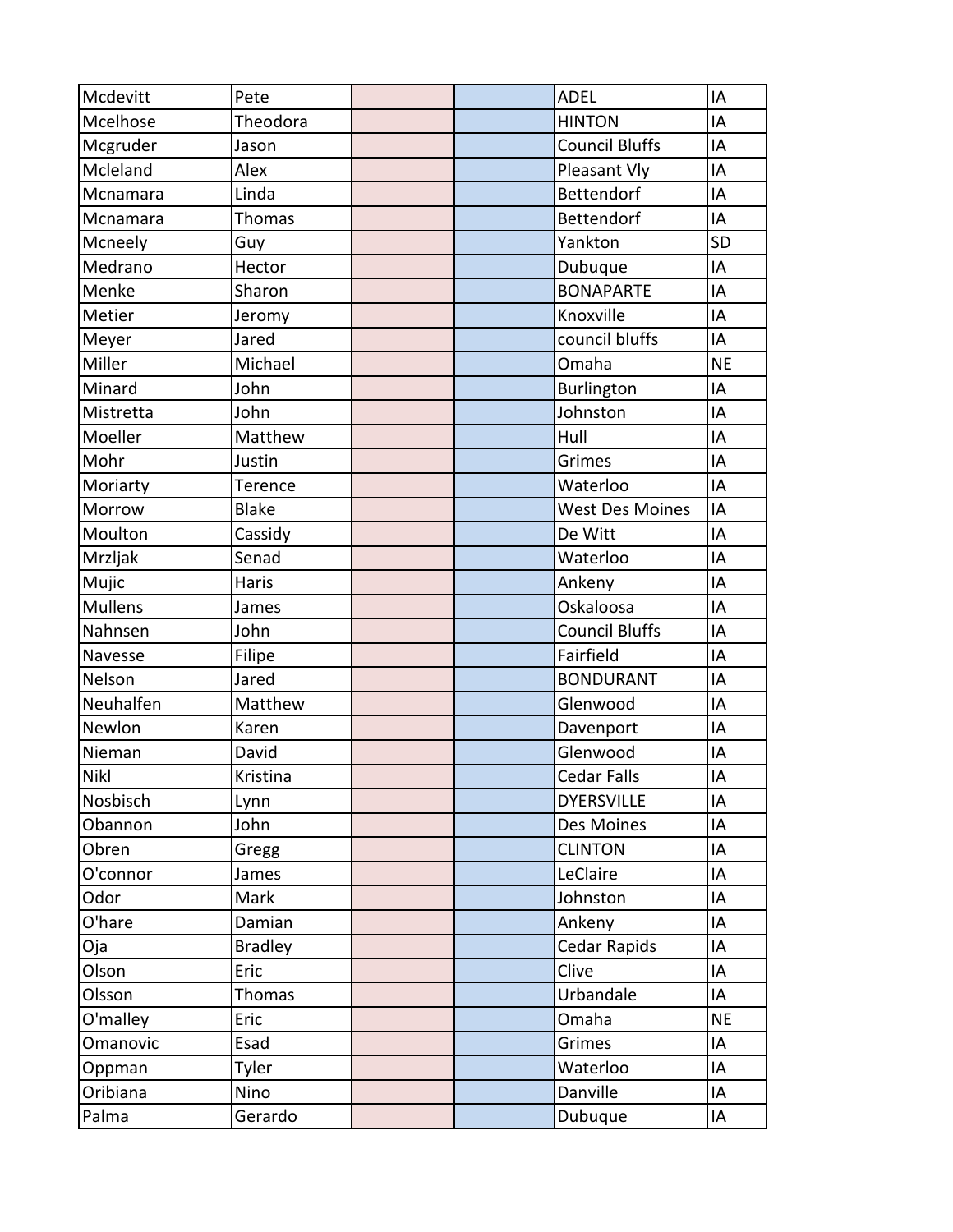| Palmer           | Nathan     |  | Earlville              | IA        |
|------------------|------------|--|------------------------|-----------|
| Palmer           | Michael    |  | Dubuque                | IA        |
| Parraguez        | Luis       |  | Muscatine              | IA        |
| Patterson        | Jakob      |  | Norwalk                | IA        |
| Payne            | Trent      |  | Altoona                | IA        |
| Penandjo lemoupa | Boniface   |  | Coralville             | IA        |
| Perez piqueras   | Jose maria |  | Cedar Rapids           | IA        |
| Perkins          | Fred       |  | Emmetsburg             | IA        |
| Phillips         | Emily      |  | Ankeny                 | IA        |
| Phillips         | Millie     |  | <b>Cedar Falls</b>     | IA        |
| Phothiboupha     | Vila       |  | Des Moines             | IA        |
| Piggott          | Timothy    |  | Dubuque                | IA        |
| Pineda           | Jorge      |  | Dubuque                | IA        |
| Poole            | David      |  | Davenport              | IA        |
| Probasco         | Joseph     |  | Chariton               | IA        |
| Purcell          | Amos       |  | Altoona                | IA        |
| Rahic            | Nihat      |  | <b>West Des Moines</b> | IA        |
| Ramirez          | Ernesto    |  | <b>Storm Lake</b>      | IA        |
| Ramsay           | Charlie    |  | Mason City             | IA        |
| Reaper           | Michael    |  | Norwalk                | IA        |
| Reason           | Robert     |  | Ames                   | IA        |
| Recher           | Jon        |  | Papillion              | <b>NE</b> |
| Reif             | Jeff       |  | Oskaloosa              | IA        |
| Renner           | Terry      |  | <b>Bellevue</b>        | IA        |
| Ritchie          | Andrew     |  | Johnston               | IA        |
| Roberts          | Chris      |  | <b>ANKENY</b>          | IA        |
| Rogan            | Robert     |  | Bettendorf             | IA        |
| Rothert          | Daniel     |  | Dubuque                | IA        |
| Roush            | Kent       |  | Grimes                 | IA        |
| Ryder            | Matt       |  | <b>West Des Moines</b> | IA        |
| Sabanagic        | Ibrahim    |  | Waterloo               | IA        |
| Sample           | Joe        |  | Cedar Rapids           | IA        |
| Sanchez flores   | Margil     |  | Bettendorf             | IA        |
| Sandman          | John       |  | Sioux City             | IA        |
| Saubert          | Doug       |  | Pella                  | IA        |
| Sawyer           | John       |  | <b>WINTERSET</b>       | IA        |
| Schaub           | George     |  | Andalusia              | IL        |
| Schiltz          | Isaac      |  | <b>ST CHARLES</b>      | MN        |
| Schleis          | Joseph     |  | Faribault              | MN        |
| Schmidt          | Kevin      |  | <b>Bellevue</b>        | <b>NE</b> |
| Schreiber        | Thomas     |  | Rochester              | MN        |
| Schubick         | Jay        |  | Fairfield              | IA        |
| Schuppan         | Nicole     |  | Glenwood               | IA        |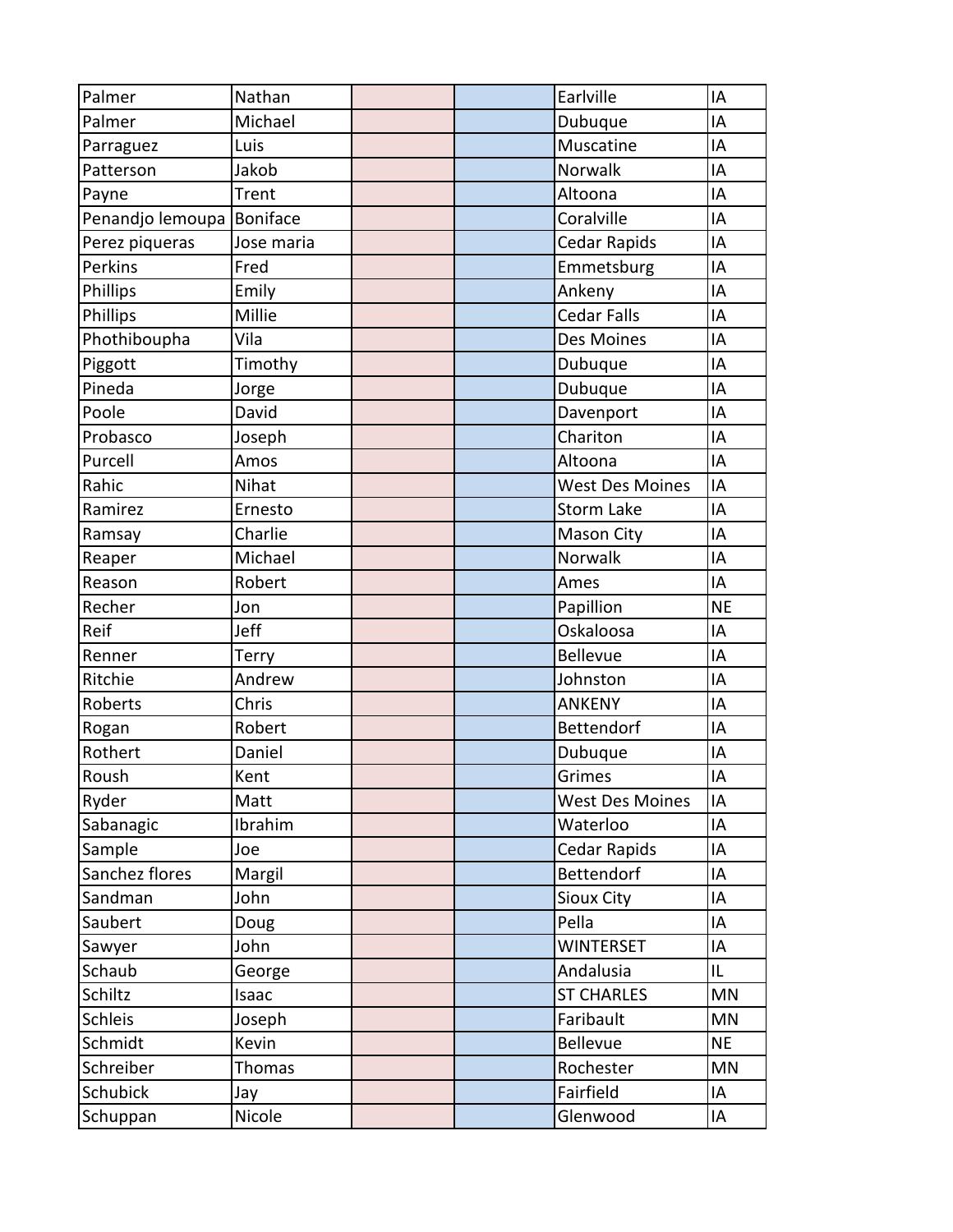| Schuppan        | <b>Travis</b> |   | <b>GLENWOOD</b>        | IA        |
|-----------------|---------------|---|------------------------|-----------|
| Schwichtenberg  | Ray           |   | Nevada                 | IA        |
| Scranton        | Matthew       |   | Martelle               | IA        |
| Seaberg         | <b>Thomas</b> |   | Moline                 | IL        |
| Sevening        | Holden        |   | <b>Cedar Falls</b>     | IA        |
| Severson        | Colby         |   | <b>MASON CITY</b>      | IA        |
| Shabani         | Juma          |   | <b>Cedar Rapids</b>    | IA        |
| Shaffer-croston | Kim           |   | <b>SIOUX CITY</b>      | IA        |
| Shinbori        | Mike          |   | Davenport              | IA        |
| Shivers         | Andrew        |   | <b>Bondurant</b>       | IA        |
| Silva           | Guillermo     |   | <b>BETTENDORF</b>      | IA        |
| Simsek          | Emrah         |   | Ames                   | IA        |
| Sinanovic       | Naser         |   | <b>West Des Moines</b> | IA        |
| Sirna           | Donivan       |   | Clinton                | IA        |
| Smith           | Tim           |   | Marion                 | IA        |
| Smith           | Andrew        |   | <b>UNDERWOOD</b>       | IA        |
| Softic          | Muniz         |   | Des Moines             | IA        |
| Somolinos       | Ramon         |   | <b>CEDAR RAPIDS</b>    | IA        |
| Sorey           | Robert        |   | Cumming                | IA        |
| <b>Sparks</b>   | Amy           |   | Polk City              | IA        |
| Speichinger     | Abigail       |   | Dexter                 | IA        |
| <b>Spiess</b>   | Joseph        |   | Waukee                 | IA        |
| Spoelstra       | Morgan        |   | <b>Cedar Rapids</b>    | IA        |
| <b>Staes</b>    | Joe           |   | Moline                 | IL        |
| Stapleford      | Jordan        |   | <b>ALTOONA</b>         | IA        |
| Stolle          | Mason         | X | Tea                    | <b>SD</b> |
| Strickler       | Tyler         |   | <b>Dike</b>            | IA        |
| Stuber          | Daniel        |   | <b>Cedar Falls</b>     | IA        |
| Sumic           | Jasmin        |   | <b>SIOUX FALLS</b>     | <b>SD</b> |
| Swaim           | Logan         |   | Cedar Falls            | IA        |
| Swift           | Nicholas      |   | <b>Bondurant</b>       | IA        |
| Takamura        | Mashio        |   | <b>Ceder Rapids</b>    | IA        |
| Talib           | Fayssal       |   | New Hampton            | IA        |
| Tate            | Crystal       |   | Des Moines             | IA        |
| Taylor          | Adalsteinn    |   | <b>Forest City</b>     | IA        |
| Taylor          | Jason         | X | Gretna                 | <b>NE</b> |
| Tee             | Jared         |   | Cedar Rapids           | IA        |
| Terhall         | Nicholas      |   | Ankeny                 | IA        |
| Tesdell         | Lee           |   | Slater                 | IA        |
| Thelen          | Robert        |   | <b>West Des Moines</b> | IA        |
| Thelen          | Miranda       |   | <b>WDM</b>             | IA        |
| Thonstad        | Andrew        |   | Hawarden               | IA        |
| Tica            | Hidajet       |   | Altoona                | IA        |